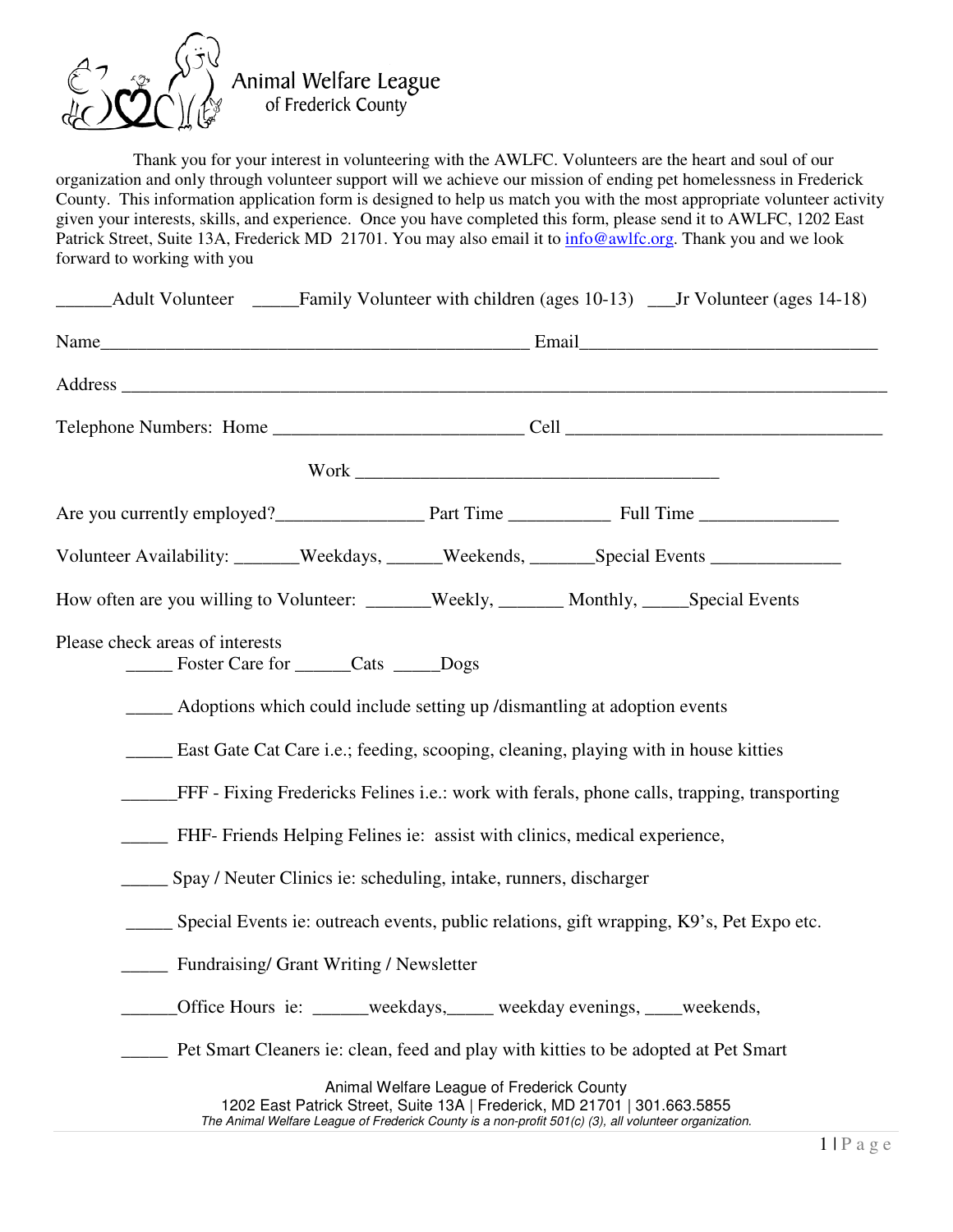

Animal Welfare League<br>of Frederick County

Please describe your expertise, experience, and any other special skills in which you could contribute to your volunteer work with AWLFC.

Do you drive and have access to a vehicle? \_\_\_\_\_\_\_\_\_\_\_\_\_\_\_\_

Do you have any allergies to cats and/or dogs that would limit your volunteering? \_\_\_\_\_Yes, \_\_\_\_No, If yes, please explain:

What activities are you unable, unwilling, or just prefer not to do?

Is there anything else you want us to know about you that might help us match you to the most appropriate and enjoyable activity for you?

 **Jr .Volunteers** (must receive parent permission to participate.)

| I permit my son/daughter,                                                                                      | to participate in the |
|----------------------------------------------------------------------------------------------------------------|-----------------------|
| volunteer Program at the AWLFC. The adult (parent/Guardian) will be responsible for doing the volunteer task   |                       |
| and youth may assist. The adult is responsible for attending the new volunteer orientation session. While your |                       |
| child may assist you and share in the experience of working with the animals, please remember that the adult   |                       |
| volunteer is responsible for the task and the animal(s) being handled.                                         |                       |
|                                                                                                                |                       |

Parent Signature \_\_\_\_\_\_\_\_\_\_\_\_\_\_\_\_\_\_\_\_\_\_\_\_\_\_\_\_\_\_\_\_\_\_\_\_\_\_\_\_\_\_\_\_\_\_\_\_\_ Date \_\_\_\_\_\_\_\_\_\_\_\_\_\_\_\_\_\_\_

**Family Volunteer** (Please complete with list of names and ages of children participating)

| Childs name | Age |
|-------------|-----|
| Childs Name | Age |
| Childs Name | Age |

Note: The parent of the child(ren) must actively participate in the volunteer program. Parents are to attend the volunteer orientation, training, and be with their children at all times.

| Volunteer Signature: | Date                                                                                                  |
|----------------------|-------------------------------------------------------------------------------------------------------|
|                      | Animal Welfare League of Frederick County                                                             |
|                      | 1202 East Patrick Street, Suite 13A   Frederick, MD 21701   301.663.5855                              |
|                      | The Animal Welfare League of Frederick County is a non-profit 501(c) (3), all volunteer organization. |